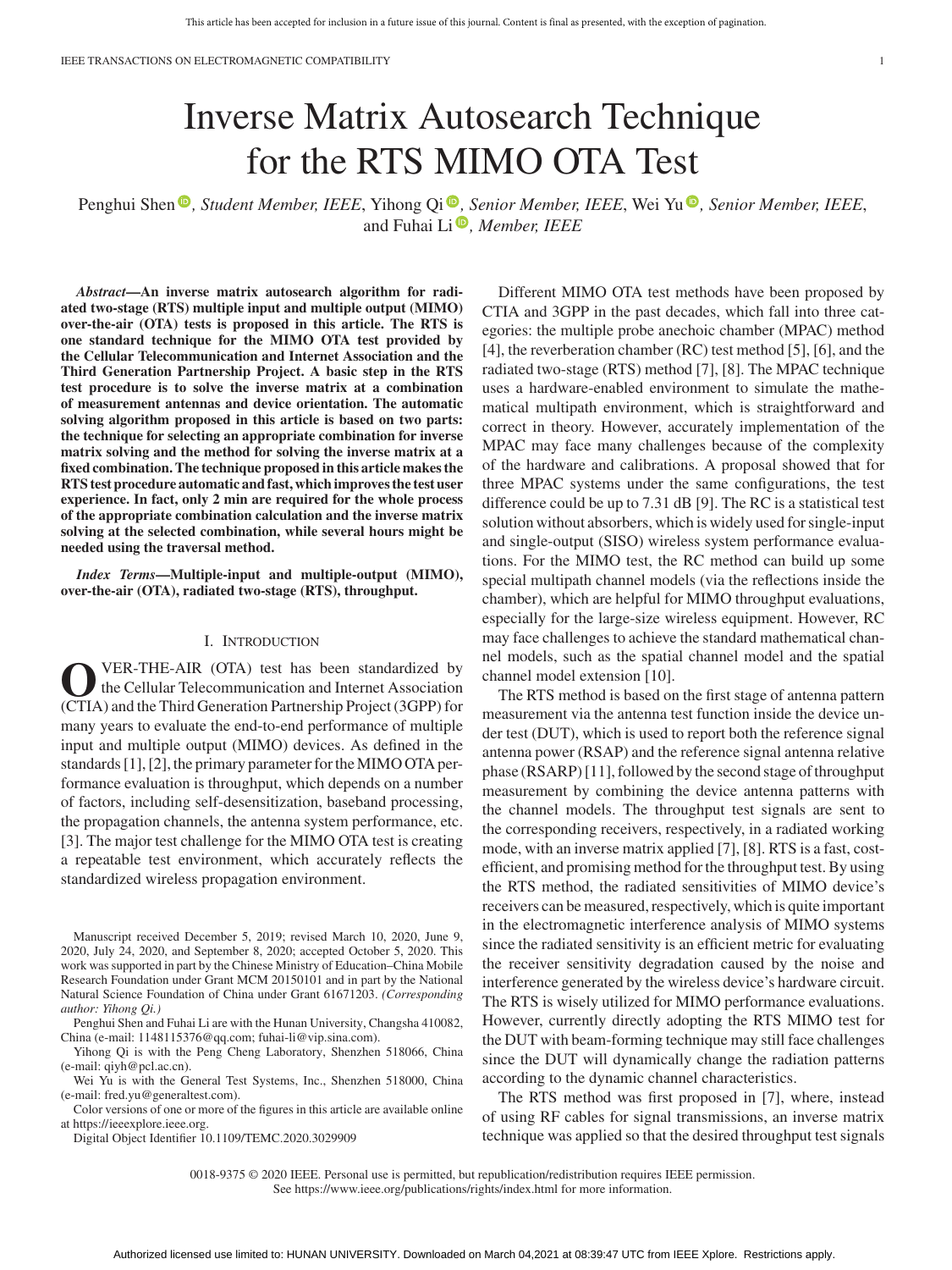could be delivered into receivers OTA. This way, the OTA measurement could include the actual effects of the self-interference of the DUT, which were incorrectly avoided by using RF cables. The self-interference reflected as the noise generated by the internal modules of the DUT, then coupled to the antennas, and eventually delivered into the receivers, could seriously degrade the receiver sensitivities. In the wireless device design, this phenomenon is categorized as a desense problem and is an emerging issue with increasing importance. Like other EMC problems, desense is closely related to the system-level design of the wireless device. TheMIMO OTA test, when it is conducted properly to include the effects of the self-interference, not only is the ultimate method to quantify the desense performance of the DUT but also provides useful insights for the desense-related debugging and design optimization of the DUT [12].

The step for the inverse matrix solving is essential in the RTS test procedure. However, there are at least two issues, which significantly affect the measurement period, accuracy, and user experience of the RTS method for the MIMO OTA test. The first issue is solving the corresponding inverse matrix on the condition that the source matrix has several unknown factors. The other issue is selecting an appropriate combination of measurement antennas and DUT orientation to do the inverse matrix solving so that the uncertainties on the final throughput results contributed by the interference can be neglected [2], [13].

For the first issue, a feasible traditional way for the propagation matrix measurement is the conductive approach, which uses a vector network analyzer connected between the chamber antenna feedings and the DUT receiver input ports. Theoretically, the measured *S* parameters are the calibration matrix. However, besides its inconvenience, the conductive measurements for the calibration matrix may introduce uncertainties since the cable may impact the DUT antenna radiation pattern. For the second issue, a conventional method for selecting a combination is the traversal method, which conducts the inverse matrix solving at every combination to find an appropriate one. The traversal method is extremely time-consuming.

For solving the two issues, an automatic solving algorithm is proposed in this article, which is based on two parts: the technique for selecting an appropriate combination for inverse matrix solving and the method for solving the inverse matrix at a fixed combination. The technique makes the RTS test procedure automatic and fast. In fact, only 2 min are required for the whole process of the appropriate combination calculation and the inverse matrix solving at the selected combination, while several hours might be needed using the traversal method.

The rest of this article is organized as follows. In Section II, the two problems will be detailed. In Section III, the method for solving the inverse matrix at a fixed combination is discussed. In Sect IV, while the search process of the appropriate location for inverse matrix solving is described. In Section V, the throughput test procedure is presented. Finally, Section VI concludes this article.

#### II. PROBLEM DESCRIPTION

Both the conducted two-stage (CTS) method and the RTS test method were presented in [7]. In the throughput test stage



Fig. 1. Feeding the stimulus signals over the air inside an anechoic chamber.



Fig. 2. RTS implementation.

of RTS, instead of using RF cables to deliver the throughput test signals (marked as *S*1 and *S*2) to the MIMO receivers directly, two transmit antennas are used to deliver the signals  $BT_1$  and *BT*<sub>2</sub> OTA to the MIMO DUT antennas, in a way that the signals fed into the MIMO receivers equal the throughput test signals *S*1 and *S*2. As shown in Fig. 1, the DUT is located in an anechoic chamber.  $BT_1$  and  $BT_2$  are fed into the transmit antennas in order to get *S*1 and *S*2 at the input ports of receiver 1 and receiver 2, respectively.

Then *S*1 and *S*2 are related to  $BT_1$  and  $BT_2$  as

$$
\begin{bmatrix} S_1 \\ S_2 \end{bmatrix} = \begin{bmatrix} A_{11} & A_{12} \\ A_{21} & A_{22} \end{bmatrix} * \begin{bmatrix} BT_1 \\ BT_2 \end{bmatrix}, A = \begin{bmatrix} A_{11} & A_{12} \\ A_{21} & A_{22} \end{bmatrix}
$$
 (1)

where  $S_x$  is the power received at the receiver input port *x*;  $BT_x$ is the power transmitted to the measurement antenna *x* in the chamber;  $A_{ij}$  is the power path loss and phase offset from the transmit power  $BT_j$  to the received power  $S_i$ . We named the transmission matrix A as the calibration matrix in the rest of this article for convenience.

The calibration matrix  $A$  is a function of the gains of the measurement antennas, the gains of the DUT antennas, the freespace propagation path loss values, and phase offsets between the measurement antenna feeding points and the DUT antenna feeding points. It is always possible that the DUT can be rotated to an orientation such that the matrix  $A$  is nonsingular. Then, the required signals to the reference antennas can be determined as

$$
\begin{bmatrix} BT_1 \\ BT_2 \end{bmatrix} = \begin{bmatrix} A_{11} & A_{12} \\ A_{21} & A_{22} \end{bmatrix}^{-1} * \begin{bmatrix} S_1 \\ S_2 \end{bmatrix}.
$$
 (2)

In summary, the RTS method, as shown in Fig. 2, can be described as follows. First, measure the DUT antenna patterns. Then, calculate the inverse matrix of the calibration matrix A and generate  $BT_1$  and  $BT_2$  based on formula (2) in the emulator. Keep the DUT fixed in the anechoic chamber (both location and orientation relative to the transmit antennas) and feed  $BT_1$  and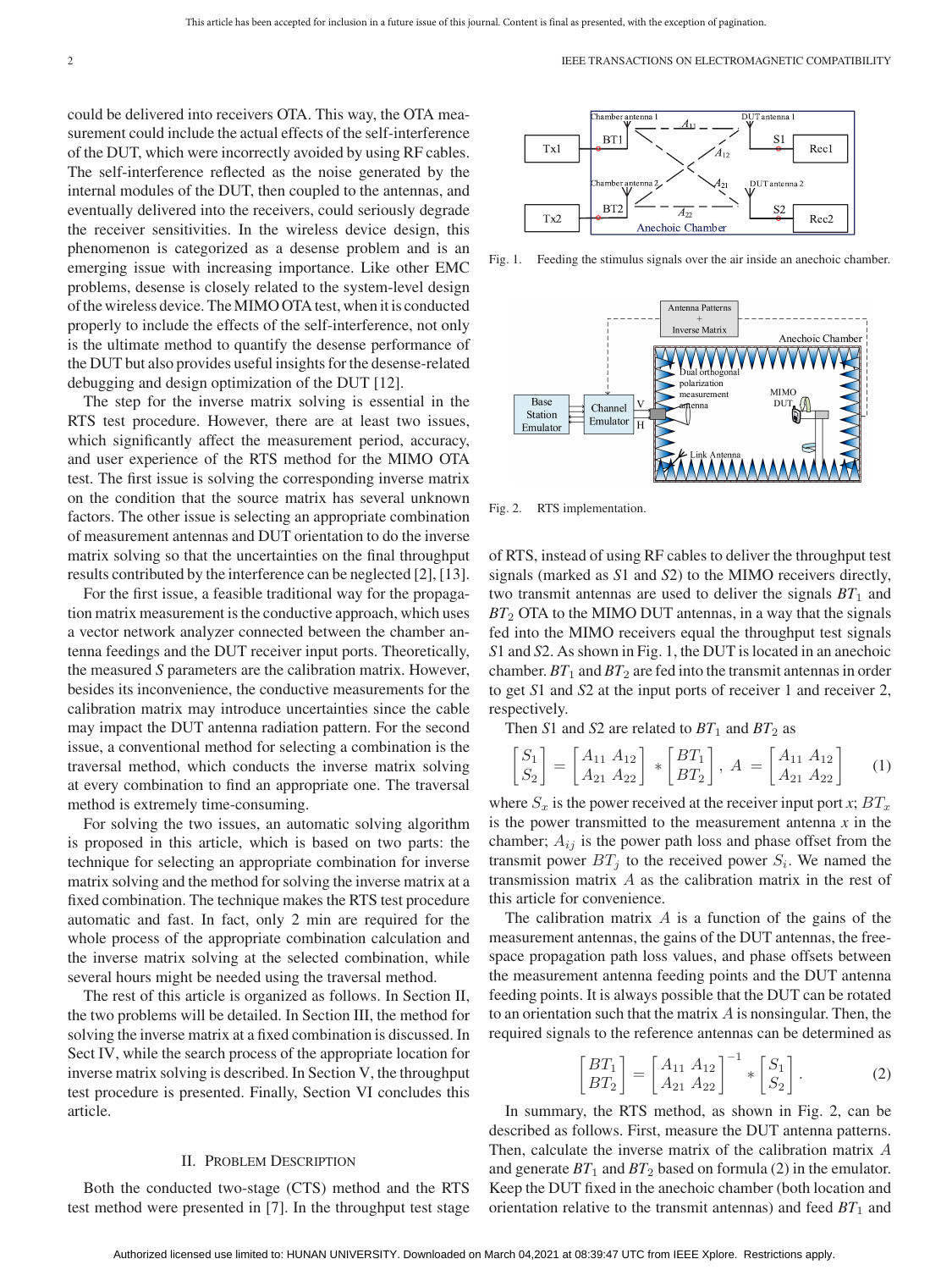*BT*<sup>2</sup> into the transmit antennas (measurement antennas in the chamber) to perform the MIMO throughput test.

As discussed above, one essential key step of the RTS method is solving the inverse matrix of the calibration matrix. However, the process for solving the inverse matrix has two challenging issues.

# *A. First Issue*

As stated before, the calibration matrix contains the amplitude and phase changes between the transmitted signals at the emulator output ports and the received signals at the MIMO DUT receiver input ports. The amplitude and phase changes are mainly caused by the RF connections, cables, measurement antennas, free-space propagation (in the anechoic chamber), and receiver antennas. The amplitude and phase factors of the calibration matrix are rewritten as

$$
A = \begin{bmatrix} a_{11}e^{j\Phi_{11}} & a_{12}e^{j\Phi_{12}} \\ a_{21}e^{j\Phi_{21}} & a_{22}e^{j\Phi_{22}} \end{bmatrix}
$$
 (3)

where  $a_{xy}$  and  $\Phi_{xy}$  are the absolute amplitude and phase offsets from the transmitting signal *y* (at the emulator output port) to the received signal *x* (at the receiver input port), respectively.

In fact, the absolute amplitude offset  $a_{xy}$  can be obtained through the RSAP and RSARP reporting system, which can report the received power levels at all receiver inputs and the relative phase offset between any two received signals [13]. However, the absolute phase offsets  $\Phi_{xy}$  cannot be calculated just using the RTS setups shown in Fig. 2. Since the OTA test system is nonintrusive, it is almost impossible to compare the phase offsets between the transmitting ports and the received ports. A feasible traditional way for the calibration matrix measurement is the conductive approach, which uses a vector network analyzer with connecting the emulator output ports and the receiver input ports. The measured *S* parameters are the calibration matrix. However, besides its inconvenience, the conductive measurements for the calibration matrix may introduce uncertainties since the cable may impact the DUT antenna radiation pattern.

The calibration matrix has several unknown factors. As a consequence, solving the inverse matrix through the calibration matrix is impractical, which is the first problem that needs to be resolved for the RTS test. As discussed above, in a fixed OTA test system, the matrix is only sensitive to the combination of measurement antennas and DUT orientation. Therefore, one combination corresponds to a calibration matrix. Then the first issue is solving the inverse matrix at a fixed combination of the measurement antennas and the DUT orientation on the condition that the corresponding calibration matrix is unknown.

# *B. Second Issue*

Before introducing the second issue, several major performance benchmarks for the inverse matrix solving are presented here.

As stated above, with applying the inverse matrix, the throughput test signals can be transmitted to the receivers separately in RTS tests, as shown in Fig. 3. Then  $S_1$  and  $S_2$  are related to  $T_1$ 

Inverse Matrix M Calibration Matrix  $A$  $S1$ **RT**  $M_1$ Rec1  $Tx1$  $M_{12}$  $Tx2$ Rec2

Fig. 3. Applying the inverse matrix.



Fig. 4. Simplified diagram for Fig. 3.

and  $T_2$  as

$$
\begin{bmatrix} S_1 \\ S_2 \end{bmatrix} = \begin{bmatrix} A_{11} & A_{12} \\ A_{21} & A_{22} \end{bmatrix} * \begin{bmatrix} M_{11} & M_{12} \\ M_{21} & M_{22} \end{bmatrix} * \begin{bmatrix} T_1 \\ T_2 \end{bmatrix}.
$$
 (4)

Moreover, it is exactly that

$$
\begin{bmatrix} A_{11} & A_{12} \\ A_{21} & A_{22} \end{bmatrix} * \begin{bmatrix} M_{11} & M_{12} \\ M_{21} & M_{22} \end{bmatrix} = I
$$
 (5)

where *I* is the identity matrix.

From (4) and (5), it follows

$$
\begin{bmatrix} S_1 \\ S_2 \end{bmatrix} = \begin{bmatrix} T_1 \\ T_2 \end{bmatrix}.
$$
 (6)

Fig. 3, then, is simplified as Fig. 4. By applying the inverse matrix, the signals can reach the receivers directly and, respectively, without crossing, similar to the conducted working mode. We named this propagation way as "virtual cables," as shown in Fig. 4, for the solid lines.

However, in the practical application of the RTS method, the interference from each other is always existent (mainly caused by reflecting from the absorbers inside the anechoic chamber, coupling between receiver circuits, accuracy of inverse matrix calculation, and implementation in the RF instrument, etc.) as well as in the CTS method where the real cables are used for signals transmission. In fact, the isolation of the real cables can be larger than 60 dB so that the interference between the real cables can be negligible.

The isolation of the virtual cables is a key performance benchmark to evaluate the uncertainties on the throughput test contributed by the applied inverse matrix.

We define the virtual cable isolation as (in the format of real)

$$
Iso1 = |P11/P12|\nIso2 = |P22/P21|\nIsot = min (Iso1, Iso2) (7)
$$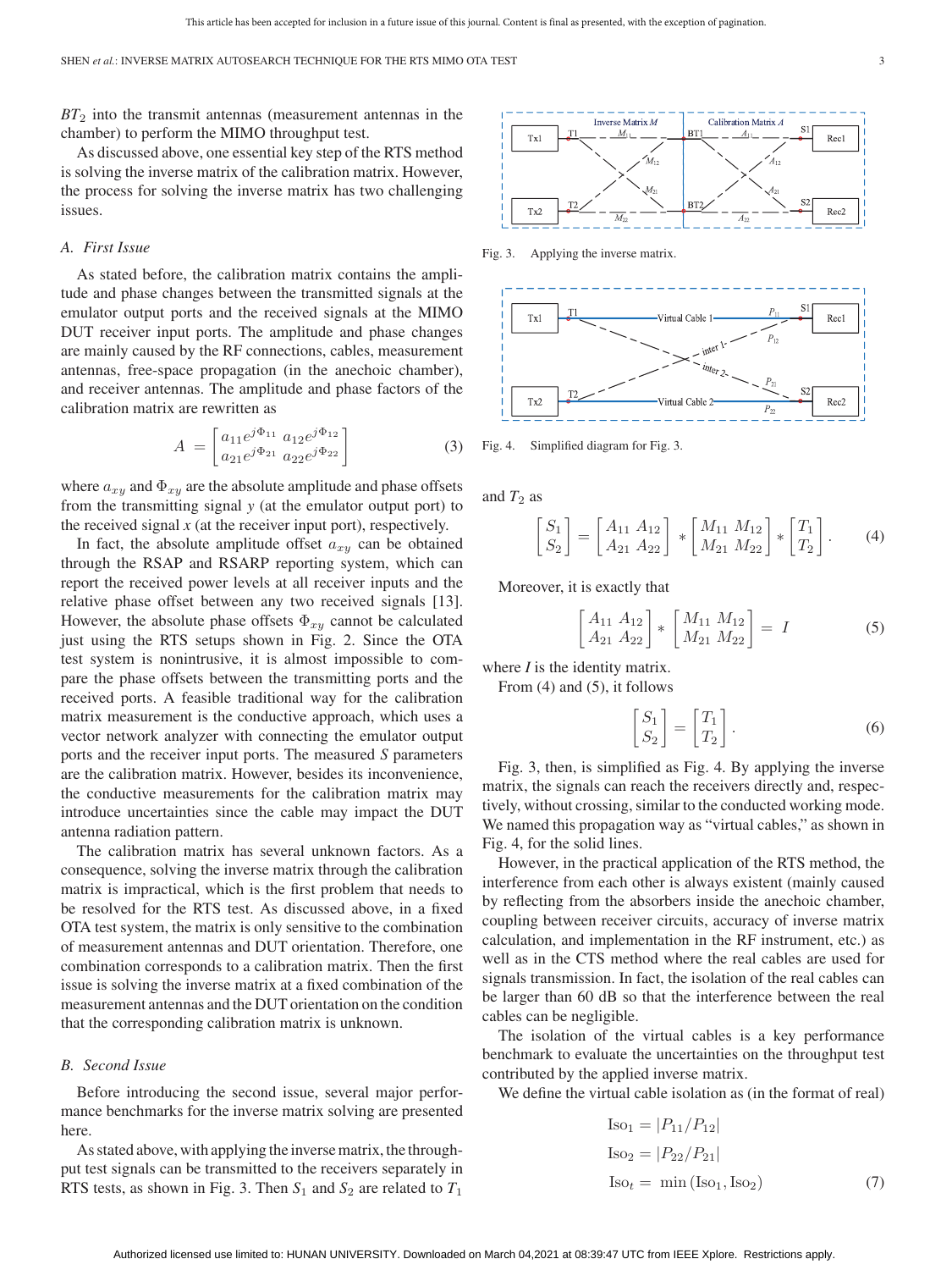where  $P_{ij}$  is the power level received by the receiver *i* from the signal  $T_i$ , Iso<sub>1</sub> is the isolation of the virtual cable 1 against  $T_2$  and is expressed as  $P_{11}/P_{12}$ , Iso<sub>2</sub> is the isolation of the virtual cable 2 against  $T_1$  and is expressed as  $P_{22}/P_{21}$ , and Iso<sub>t</sub> is the minimum one of the two.

Furthermore, the parameter  $Iso<sub>t</sub>$  is regarded as the final performance benchmark of the calculated inverse matrix at the corresponding combination of the measurement antennas and the DUT orientation. The powers  $P_{21}$  and  $P_{12}$  are the crossing power levels between the different receivers.

In practice, the isolations of the two virtual cables are required to reach a certain large value so that the crosstalk between the two virtual cables would not seriously impact the throughput test result. More importantly, it is better to obtain a large isolation value as much as possible to ensure the throughput test repeatability and accuracy.

As stated above, in a fixed test system, one combination of measurement antennas and DUT orientation corresponds to a calibration matrix. There are many combinations in a multiple test antenna chamber, where we can choose two single-polarized test antennas and one DUT orientation for the throughput test. The second issue is how to select a combination for solving the inverse matrix, which can ensure that the achieved isolation Iso*<sup>t</sup>* is large enough to neglect the uncertainties on throughput contributed by crosstalk.

The above-mentioned two problems have significant influences on the RTS method.

For problem 1, the inverse matrix-solving step at a fixed combination is an indispensable and essential step for performing RTS MIMO OTA tests.

Problem 2 is also troublesome. A conventional method for selecting a combination, which can ensure the achieved isolation Iso*<sup>t</sup>* being large enough, is the traversal method. In this method, the inverse matrix-solving process is conducted at every combination to find the appropriate one. It is a seriously time-consuming process. With a step of 15° in both the  $\theta$  axis and  $\varphi$  axis in Fig. 2, there are 266 combinations in total. It may require several hours for just the process of performing the inverse matrix at the 266 combinations, which is intolerable (the DUT battery also might not last for several hours).

Therefore, an innovative inverse matrix autosearch technique is proposed in this article. The technique can be divided into the following two parts.

- 1) The method for solving the inverse matrix at a fixed combination.
- 2) The method for selecting the appropriate combinations of measurement antennas and DUT orientation for inverse matrix solving.

The technique proposed in this article can make the RTS test procedure automatic and fast, which greatly improves the user experience. The most mentionable advantage of the technique is that only 2 min are required for the whole process, including the appropriate combination calculation and the inverse matrix solving at the selected combination, while several hours might be needed using the traversal method.



Fig. 5. Step 2 for solving the inverse matrix at a fixed location.

# III. METHOD FOR SOLVING THE INVERSE MATRIX AT A FIXED COMBINATION

An effective method for solving the inverse matrix at a fixed combination is proposed and detailed in this section. By using the method, the inverse matrix can be obtained quickly and conveniently.

In the inverse matrix-solving process, the DUT RSAP and RSARP reporting techniques are required to report the information about the signal strengths at the receiver input ports and the related phase offsets between any two signals at the receiver input ports.

The inverse matrix-solving process at a fixed location can be divided into the following steps. It is worth mentioning that practically the inverse matrix is implemented in an RF module in the instrument and then remains unchanged during a whole throughput test process. A general RF circuit of the instrument has a limited gain, which indicates that the dynamic range of the amplitudes of the elements in the inverse matrix is limited. In this article, we assumed that the gain limitation is one (in the format of real).

- 1) Select a combination. The combination is achieved automatically using the proposed technique, which will be detailed in Section IV.
- 2) Set the inverse matrix as

$$
\mathbf{M} = \begin{bmatrix} 1 & 0 \\ 0 & 0 \end{bmatrix} \tag{8}
$$

and then get the report from the DUT. At this step, we can get the module of  $A_{11}$  (recorded as  $|A_{11}|$ ), the module of  $A_{21}$ (recorded as  $|A_{21}|$ ), and the related phase offset between vector  $A_{11}$  and  $A_{21}$ . The step is shown in Fig. 5.

3) Set the inverse matrix as

$$
M = \begin{bmatrix} 0 & 0 \\ 0 & 1 \end{bmatrix} \tag{9}
$$

and then get the report from the DUT. At this step, we can get the module of  $A_{12}$  (recorded as  $|A_{12}|$ ), the module of  $A_{22}$ (recorded as  $|A_{22}|$ ), and the related phase offset between vector  $A_{12}$  and  $A_{22}$ . The step is shown in Fig. 6.

4) Set the inverse matrix as

$$
M = \begin{cases} \begin{bmatrix} 1 & 0 \\ -\frac{|A_{21}|}{|A_{22}|} e^{jx} & 0 \end{bmatrix}, (\text{if } |A_{22}| \ge |A_{21}|) \\ \begin{bmatrix} -\frac{|A_{22}|}{|A_{21}|} e^{jx} & 0 \\ 1 & 0 \end{bmatrix}, (\text{if } |A_{22}| < |A_{21}|) \end{cases}
$$
(10)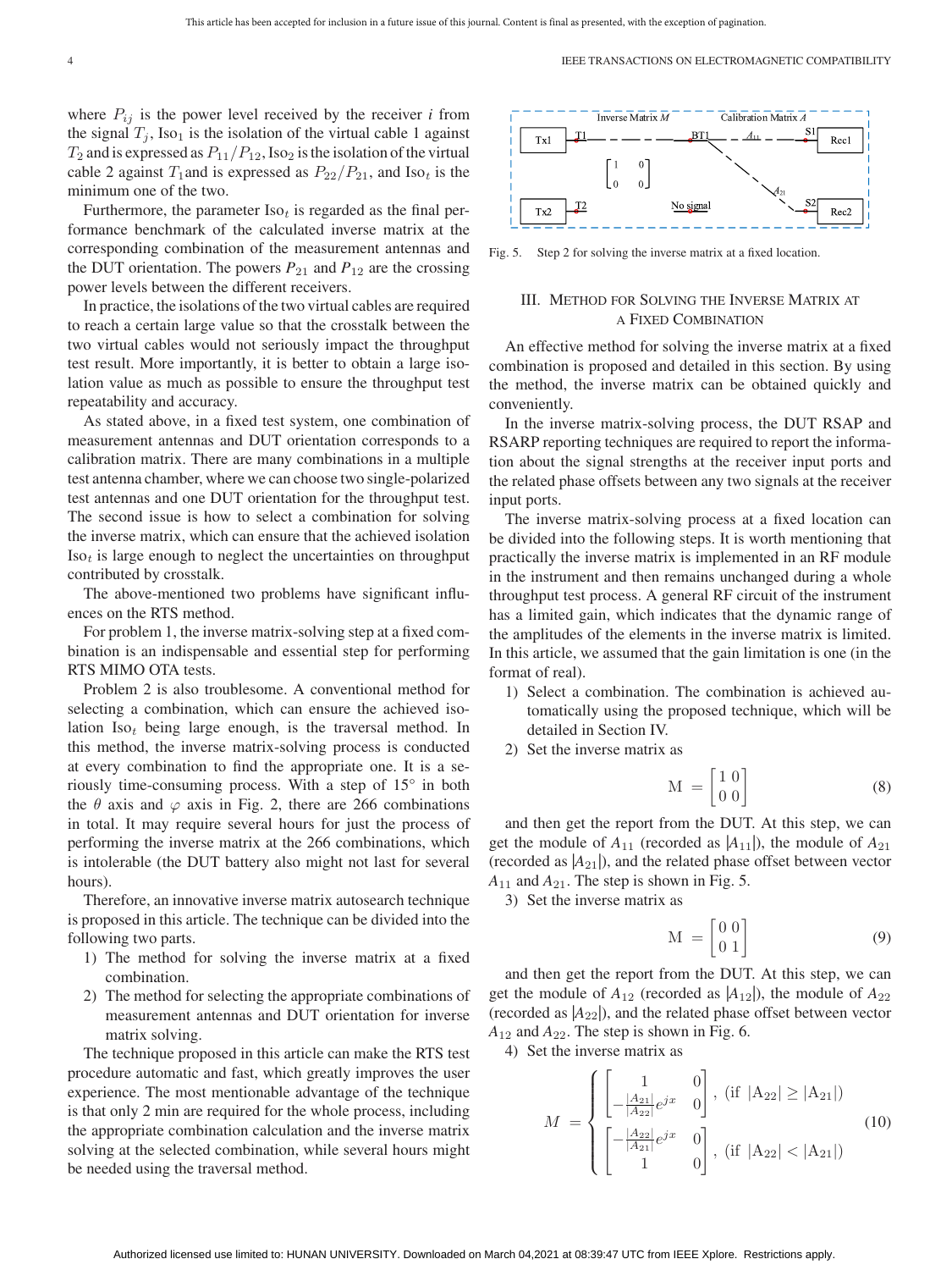

Fig. 6. Step 3 for solving the inverse matrix at a fixed location.



Fig. 7. Step 4 for solving the inverse matrix at a fixed location.

and get the report from the DUT, where *x* is an unknown factor and required to be calculated in this step.

In the rest of this article, we take the condition of  $|A_{22}| \ge$  $|A_{21}|$  as an example for the deviation of the method (since the deviation process in the condition of  $|A_{22}| < |A_{21}|$  is the same). The setups are shown in Fig. 7 and the process for calculating *x* is described in the following part.

With the inverse matrix applied, the received signals at the two receivers can be expressed as

$$
S_1 = \left(A_{11} - A_{12} \frac{|A_{21}|}{|A_{22}|} e^{jx}\right) T_1
$$
  

$$
S_2 = \left(A_{21} - A_{22} \frac{|A_{21}|}{|A_{22}|} e^{jx}\right) T_1.
$$
 (11)

Theoretically, with this inverse matrix applied, the power level at the second receiver input port should always be zero with an appropriate  $x$  value applied in the setups in Fig. 7 (since the signals from *Tx*<sup>1</sup> should not be received by the second receiver with this half-inverse matrix applied). Although the absolute phase offset of *A*<sup>21</sup> is unknown, it is a constant value at a fixed combination. Therefore, we can adjust the  $x$  in formula  $(11)$ step by step from  $0^{\circ}$  to 360° and record the wanted value as  $\alpha$ , which minimizes the power level at the second receiver. It is worth mentioning that theoretically the minimum power level value is zero. However, in reality, it is a nonzero value mainly caused by reflected noise, self-interference, and bandwidth. For convenience, we named this constant as the canceled power level (CPL) in the rest of this article.

Mathematically, the  $\alpha$  obtained in this step enables the following expression:

$$
A_{21} = A_{22} \frac{|A_{21}|}{|A_{22}|} e^{j\alpha}.
$$
 (12)

From  $(1)$ ,  $(3)$ , and  $(12)$ , it is easy to get

$$
\alpha = \Phi_{21} - \Phi_{22}.\tag{13}
$$



Fig. 8. Step 5 for solving the inverse matrix at a fixed location.

Following the same processes from steps  $1-4$ ,  $\beta$  is expressed in the following expression:

$$
A_{12} = A_{11} \frac{|A_{12}|}{|A_{11}|} e^{j\beta}.
$$
 (14)

From  $(1)$ ,  $(3)$ , and  $(14)$ , it is easy to get

$$
\beta = \Phi_{12} - \Phi_{11}.\tag{15}
$$

5) Set the inverse matrix as

$$
M = \begin{bmatrix} 1 & -\frac{|A_{12}|}{|A_{11}|} e^{j\beta} \\ -\frac{|A_{21}|}{|A_{22}|} e^{j\alpha} & 1 \end{bmatrix}
$$
 (16)

and get the report from the DUT. The step is shown in Fig. 8.

With the abovementioned inverse matrix applied, the signals received by the two receivers are

$$
S_1 = \left(A_{11} - A_{12} \frac{|A_{21}|}{|A_{22}|} e^{j\alpha}\right) T_1
$$
  

$$
S_2 = \left(A_{22} - A_{21} \frac{|A_{12}|}{|A_{11}|} e^{j\beta}\right) T_2.
$$
 (17)

Equation (17) indicates that the signal received by the first receiver only from sources from *Tx*1, and the signal received by the second receiver only from sources from  $Tx_2$ . There is no signal crossing, which is exactly the definition of the RTS method. Moreover, the two virtual cables'  $S_{21}$  values are  $(A_{11} - A_{12} \frac{|A_{21}|}{|A_{22}|} e^{j\alpha})$  and  $(A_{22} - A_{21} \frac{|A_{12}|}{|A_{11}|} e^{j\beta})$ , respectively, and these  $S_{21}$  values are known and easy to modify exactly.

Therefore, using the steps presented above, the inverse matrix is solved efficiently and accurately.

In the following section, the method for searching the appropriate combinations for solving the inverse matrix is proposed.

# IV. METHOD FOR SEARCHING APPROPRIATE COMBINATION OF MEASUREMENT ANTENNAS AND DUT ORIENTATION FOR THE INVERSE MATRIX SOLVING

As defined before, the second issue is how to select an appropriate combination for solving the inverse matrix, which can ensure that the achieved isolation  $Iso<sub>t</sub>$  is large enough to neglect the uncertainties on throughput contributed by crosstalk. For a fixed MIMO DUT and a fixed test system, there may be few combinations making the isolation Iso*<sup>t</sup>* suitable, especially when the DUT antennas are high correlated. In order to accommodate all the circumstances, this article presents a method for calculating all the isolation values without any extra test steps. Thus, the desired combination can be selected just through calculations.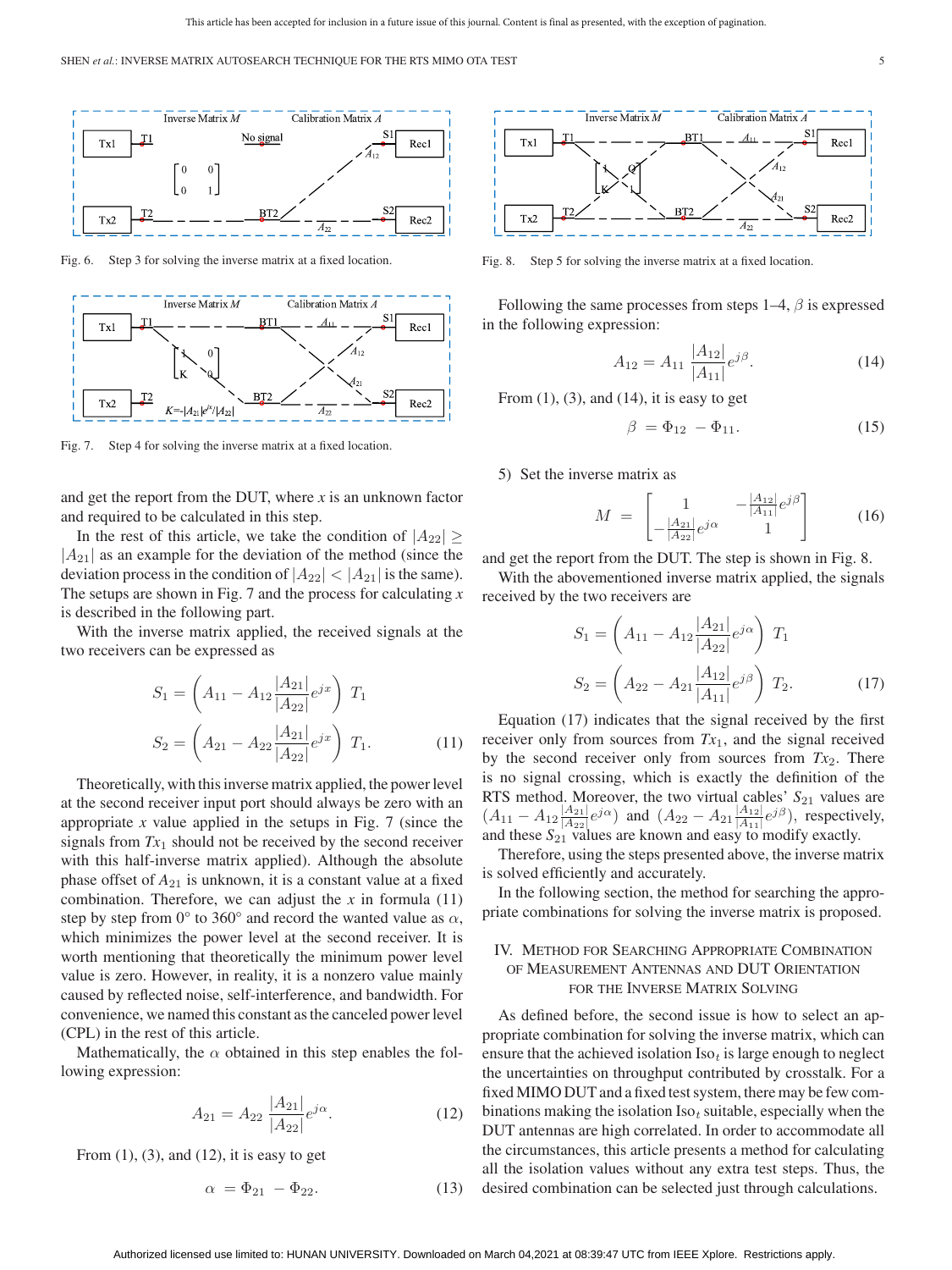6 IEEE TRANSACTIONS ON ELECTROMAGNETIC COMPATIBILITY

In the calculations for isolation values, only the information about the antenna patterns is required, which is already achieved in the first stage in the RTS method. So no additional measurement steps are carried out.

There are three parts of the derivation for the isolation values calculations: the expressions of the parameter  $Iso<sub>t</sub>$ , the relationship between the antenna pattern achieved in stage 1 in the RTS method, and the parameter  $Iso_t$  and the final  $Iso_t$  calculation.

## *A. Expressions of the Parameter Iso<sup>t</sup>*

By applying the inverse matrix, the received power levels at the receiver input ports are shown in (17) and the crossing power level, named as the CPL, can be regarded as a constant for two reasons. First, the CPL is caused by reflections, receiver coupling, and calculation errors. It is an angle independent factor. As shown in Fig. 4, CPL indicates the power level of crosstalk. Second, the isolation defined in (7) indicates the ratio of the gain of the virtual cable and the gain of the cross-coupling path. So although the value of CPL is unknown, we can select a combination corresponding to the largest gain of the virtual cable. Based on the facts, CPL can be regarded as a constant.

 $Iso<sub>t</sub>$  is the minimum value of  $Iso<sub>1</sub>$  and  $Iso<sub>2</sub>$ , as defined in (7). By applying the inverse matrix, the gains of the two virtual cables are the same in theory so that only the bigger CPL value (two CPL values for  $Iso_1$  and  $Iso_2$ ) is associated with  $Iso_t$ . Then one constant value *C* is used in the article for representing the two CPL values.

Furthermore, formula (7) can be rewritten as

$$
Iso1 = |P11/C|
$$
  
\n
$$
Iso2 = |P22/C|
$$
  
\n
$$
Isot = min (Iso1, Iso2)
$$
 (18)

where  $P_{11}$  is the power level received by the receiver 1 from the signal  $T_1$ ,  $P_{22}$  is the power level received by the receiver 2 from the signal  $T_2$ ,  $C$  is the CPL (a constant for the fixed test setups). By applying the inverse matrix,  $P_{11}$  and  $P_{22}$  just correspond to  $S_1$  and  $S_2$  in (19). Therefore, we can have

$$
\text{Iso}_{t} = \min \left\{ \left| \frac{A_{11} - A_{12} \frac{|A_{21}|}{|A_{22}|} e^{j\alpha}}{A_{22} - A_{21} \frac{|A_{12}|}{|A_{11}|} e^{j\beta}} \right| / C \right\}.
$$
 (19)

From  $(1)$ ,  $(3)$ ,  $(17)$ , and  $(19)$ , the parameter  $Iso<sub>t</sub>$  is rewritten as

$$
\text{Iso}_{t} = \min \left\{ \left| \frac{\frac{a_{11} a_{22} e^{j\Phi_{11} - a_{12} a_{21} e^{j(\Phi_{12} + \Phi_{21} - \Phi_{22})}}{a_{22}}}{\frac{a_{11} a_{22} e^{j\Phi_{22} - a_{12} a_{21} e^{j(\Phi_{21} + \Phi_{12} - \Phi_{11})}}{a_{11}}} \right| / C \right\}
$$
(20)

and then transformed as

$$
\text{Iso}_{t} = \min \left\{ \left| \frac{\frac{a_{11}a_{22} - a_{12}a_{21}e^{j(\Phi_{12} + \Phi_{21} - \Phi_{22} - \Phi_{11})}}{a_{22}} e^{j\Phi_{11}}}{\frac{a_{11}a_{22} - a_{12}a_{21}e^{j(\Phi_{21} + \Phi_{12} - \Phi_{11} - \Phi_{22})}}{a_{11}}} e^{j\Phi_{22}} \right| / C \tag{21}
$$

where  $e^{j\varphi_{11}}$  and  $e^{j\varphi_{22}}$  are the common phase-related factors, which have no contact with the modules.



Fig. 9. Simplified diagram for the antenna measurement.

So (21) is equivalent to

$$
\text{Iso}_{t} = \min \left\{ \left| \frac{\frac{a_{11}a_{22} - a_{12}a_{21}e^{j(\Phi_{12} + \Phi_{21} - \Phi_{22} - \Phi_{11})}}{a_{22}}}{\frac{a_{11}a_{22} - a_{12}a_{21}e^{j(\Phi_{21} + \Phi_{12} - \Phi_{11} - \Phi_{22})}}{a_{11}}} \right| / C. \quad (22)
$$

That is the expression for the isolation Iso*t*.

# *B. Relationship Between Antenna Patterns Achieved in the First Stage in RTS Method and the Parameter Isot*

In the first stage in the RTS test, the DUT antenna patterns were achieved. The related test setups are shown in Fig. 2, which is simplified as Fig. 9, where  $P_{ox}$  is the instrument output power (known);  $K_p$  is the total power path loss, including the range power path loss due to the range length, the gain of the reference antenna (the reference antenna contains the horizontal and vertical polarizations), and any loss terms associated with the cabling, connections, amplifiers, etc. (known);  $K_{rx}$  is the gain of the *x*th DUT antenna (unknown); and  $P_{\text{in}x}$  is the power received at the receiver input, which can be achieved through the RSAP and RSARP reporting.

From the diagram, the antenna gain at any combination is

$$
K_{rx} = \frac{P_{\text{in}x}}{P_{ox} * K_p} \tag{23}
$$

and the related phase offset at this orientation is achieved through the reporting from the DUT directly. Therefore, the antenna gains (both horizontal and vertical polarizations) and the phase offset at every orientation can be obtained in the first stage in the RTS tests.

In summary, at every orientation, six data can be obtained as follows.

- 1) *V* polarization gain of antenna 1 (recorded as  $G_{V1}$ ).
- 2) *H* polarization gain of antenna 1 (recorded as  $G_{H1}$ ).
- 3) *V* polarization gain of antenna 2 (recorded as  $G_{V2}$ ).
- 4) *H* polarization gain of antenna 2 (recorded as *GH*2).
- 5) *V* polarization phase offset between antenna 1 and antenna 2 (recorded as  $\Phi_V$ ).
- 6) *H* polarization phase offset between antenna 1 and antenna 2 (recorded as  $\Phi$ <sub>*H*</sub>).

Comparing Figs. 9 and 1, with using the horizontal and vertical polarizations of the reference antenna as the two measurement antennas, the relationship between  $P_{ox}$  and  $P_{\text{in}x}$  is

$$
\begin{bmatrix} P_{\text{in}1} \\ P_{\text{in}2} \end{bmatrix} = A' * \begin{bmatrix} P_{o1} \\ P_{o2} \end{bmatrix}, A' = \begin{bmatrix} a_{11} & a_{12} \\ a_{21} & a_{22} \end{bmatrix}
$$
 (24)

 $\sqrt{ }$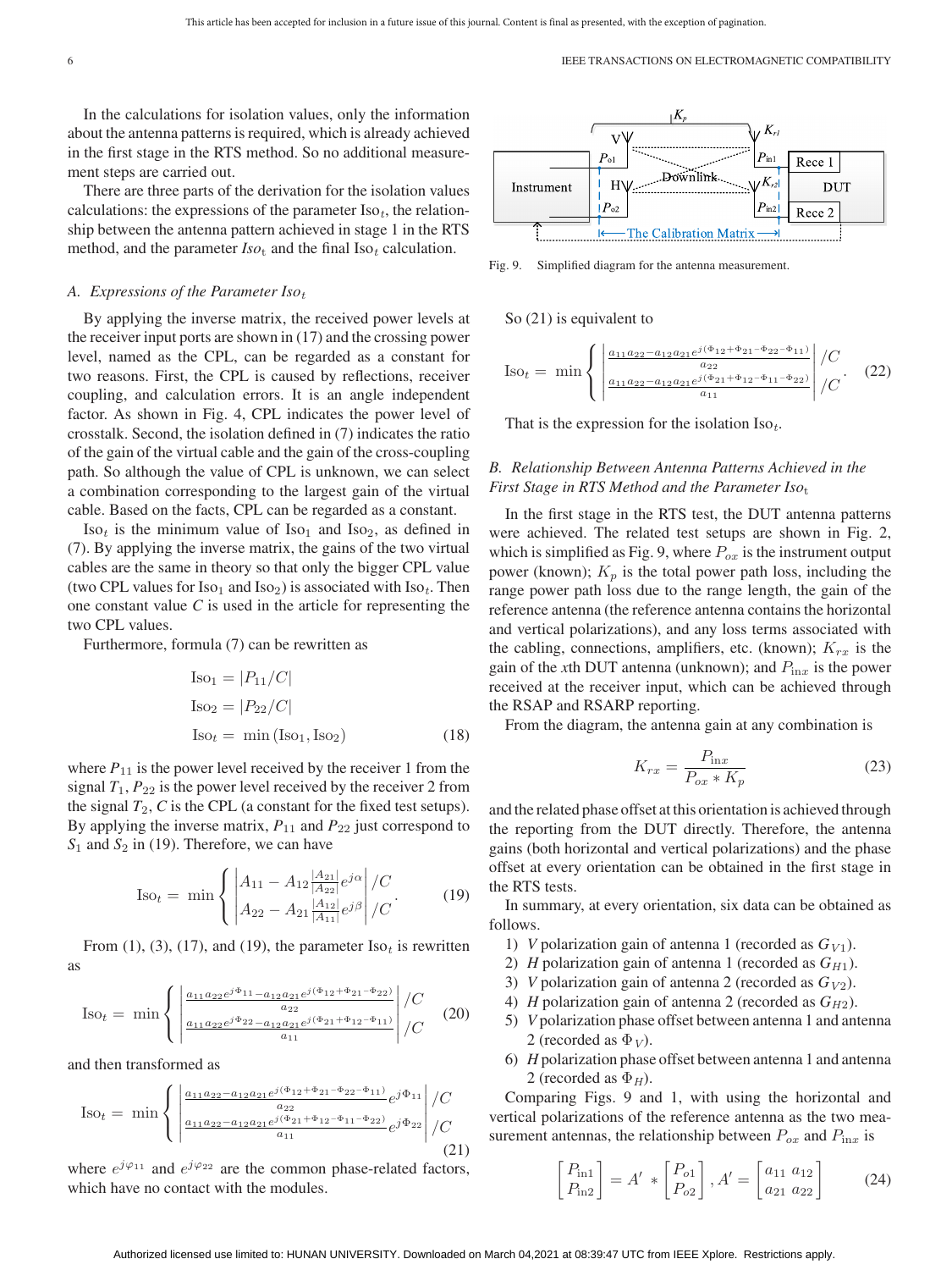where  $a_{xy}$  is the power change between the *x*th output port of the instrument and the *y*th receiver input of the DUT since only power levels are considered in the antenna gains tests.

Therefore, at each orientation, the relationship between the antenna pattern information and the corresponding calibration matrix *A* can be described as

$$
|G_{V1}/K_p| = a_{11}
$$
  
\n
$$
|G_{H1}/K_p| = a_{12}
$$
  
\n
$$
|G_{V2}/K_p| = a_{21}
$$
  
\n
$$
|G_{H2}/K_p| = a_{22}
$$
  
\n
$$
\Phi_V = \Phi_{21} - \Phi_{11}
$$
  
\n
$$
\Phi_H = \Phi_{22} - \Phi_{12}.
$$
\n(25)

This formula is the primary foundation for the  $Iso<sub>t</sub>$  calculation at every combination.

### *C. Final Iso*<sup>t</sup> *Calculation*

From (22) and (25), the calculation for  $\text{Iso}_t$  is

$$
\text{Iso}_{t} = \min \left\{ \left| \frac{\frac{a_{11}a_{22} - a_{12}a_{21}e^{j(\Phi_{V} - \Phi_{H})}}{a_{22}}}{\frac{a_{11}a_{22} - a_{12}a_{21}e^{j(\Phi_{V} - \Phi_{H})}}{a_{11}}} \right| / C \right\}. \tag{26}
$$

As discussed above, at each combination, the elements  $a_{11}$ ,  $a_{12}, a_{21}, a_{22}, \Phi_V$ , and  $\Phi_H$  can be totally calculated just from the antenna patterns achieved in the first stage in the RTS method, as in (27). So the factor  $Iso_t$  is easy to be calculated at every angle. Reorder the combinations according to the factor  $Iso_t$ in the descending order. Then we can have all the isolation values. Actually, the combination, which corresponds to the largest isolation, is usually selected to complete the inverse matrix solving.

#### V. THROUGHPUT TEST BY USING THE PROPOSED METHOD

The RTS MIMO OTA test procedure with the inverse matrix autosearch method applied can be divided into the following four steps.

- 1) Achieve the DUT antenna patterns.
- 2) Select the appropriate combination of the DUT for the inverse matrix solving.
- 3) Tuning the corresponding inverse matrix.
- 4) Do the throughput test with the inverse matrix applied.

It is worth mentioning that the DUT location should stay fixed at steps 3 and 4. Generally, the performance may differ while the DUT locates at different orientations related to the channel model. So it is required to perform throughput curve tests at all DUT orientations while keeping the channel fixed. In the RTS implementations, the DUT is fixed during all the throughput curve tests. For different DUT orientations (corresponding to different throughput curves), the antenna pattern is rotated in the channel emulator instead of rotating the DUT physically.

By using the proposed method, the inverse matrix was calculated in just 2 min (including steps 2 and 3). Generally, the isolation between the corresponding virtual cables,  $Iso<sub>t</sub>$ , can reach 35 dB by adopting the proposed technique, which is enough to ensure the test accuracy and repeatability of the RTS MIMO OTA.

In fact, in the latest 3GPP standard [2], it is specified that the isolation should be greater than 15 dB to ensure that the error caused by the virtual cable can be negligible. Moreover, experiments in [13] illustrated a general relationship between the isolation and the throughput test errors. The results in [13] also indicated that any isolation greater than 15 dB is sufficient for the 2×2 MIMO OTA test. Additional test errors could be introduced when the isolation does not meet the standard specifications. Moreover, from April 2017 to July 2017, the 3GPP and CTIA held a harmonization comparison measurement for the MIMO OTA test standardizations, where both the MPAC method and the RTS method were introduced [14], [15]. There were total eight DUTs, four test bands, three test positions, and one channel model, resulting in 96 groups of throughput test results for the two methods (96×12 throughput test curves). The detailed setups for the DUT and instruments can be referred to as the 3GPP reports [14], [15]. Based on the measurement results, it is found that all the differences between the two methods under various conditions are within 0.92 dB. Several recommendations drawn from the study were proposed, including the following one that was recognized and accepted: "For the frequency-division duplex (FDD) bands tested in the MPAC/RTS harmonization, the harmonization cost varies between 0.5 and 0.92 dB. The harmonization cost is within the harmonization target for all bands and, therefore, harmonization between MPAC and RTS for bands 3, 5, 7, and 13 can be confirmed." In all these RTS measurements, the proposed algorithm was adopted although it was never revealed and published.

#### VI. CONCLUSION

An intelligent solving algorithm of the inverse matrix for the RTS MIMO OTA test method was proposed in this article, which is significant to reduce the RTS test period and ensure the measurement accuracy. The article first introduced the performance benchmarks of an inverse matrix according to the practical applications and then detailed the method to get the best combination for the inverse matrix solving just through calculations in PC in seconds, and finally, showed the detailed RTS test procedure with the proposed method applied. Compared with several hours, only 2 min are required for the whole process of the appreciate combination search and the inverse matrix solving by using the presented technique, which significantly improves the measurement user experience.

In addition, the method has become an indispensable part of the RTS test since it was proposed. Based on the inverse matrix autotuning technique, the RTS method has provided a series of reference results for 3GPP proposals [14], [15].

#### ACKNOWLEDGMENT

The authors would like to thank Y. Jing and H. Kong at Keysight Technologies, Inc., Beijing, China, for their cooperative work on the tuning process of the inverse matrix at a fixed location.